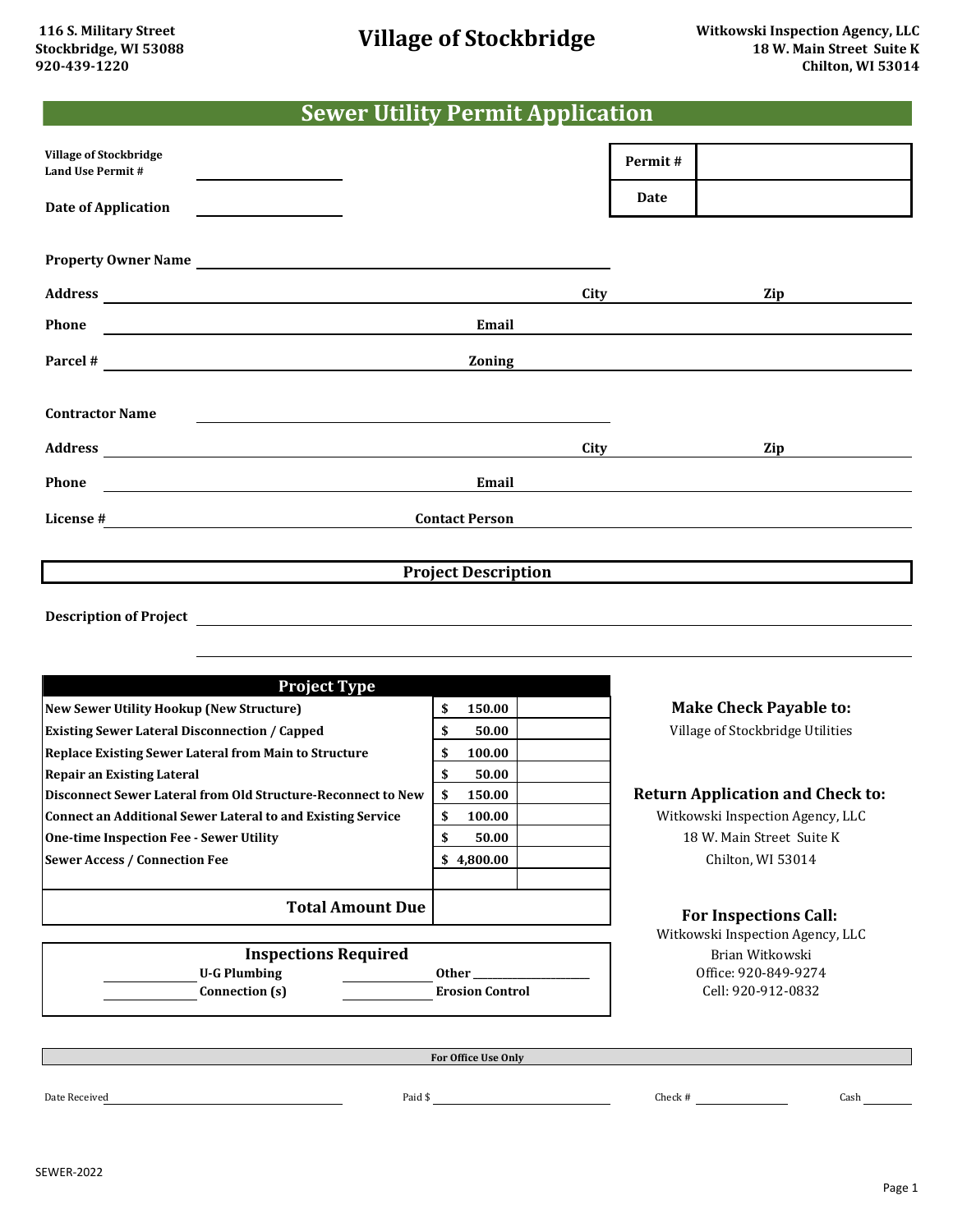| <b>Address</b>                               |                                                                                                                      |                                                                                                                                                                                                                                                                                                                                                                                                                                                                                                                                                                                                                                                                                                |       | Permit#<br><u> 1989 - John Barnett, f</u> |  |
|----------------------------------------------|----------------------------------------------------------------------------------------------------------------------|------------------------------------------------------------------------------------------------------------------------------------------------------------------------------------------------------------------------------------------------------------------------------------------------------------------------------------------------------------------------------------------------------------------------------------------------------------------------------------------------------------------------------------------------------------------------------------------------------------------------------------------------------------------------------------------------|-------|-------------------------------------------|--|
| <b>Plumbing Permit Applications</b>          |                                                                                                                      |                                                                                                                                                                                                                                                                                                                                                                                                                                                                                                                                                                                                                                                                                                |       |                                           |  |
|                                              | Is Plumbing work being performed by homeowner?                                                                       | $JYes$ - (If checked skip to sketch)                                                                                                                                                                                                                                                                                                                                                                                                                                                                                                                                                                                                                                                           |       | No - (If checked must complete below)     |  |
| Company                                      |                                                                                                                      |                                                                                                                                                                                                                                                                                                                                                                                                                                                                                                                                                                                                                                                                                                |       |                                           |  |
| Address                                      | <u> 1980 - Johann Barn, mars ann an t-Amhain Aonaich an t-Aonaich an t-Aonaich ann an t-Aonaich ann an t-Aonaich</u> | City                                                                                                                                                                                                                                                                                                                                                                                                                                                                                                                                                                                                                                                                                           | State | Zip                                       |  |
| Phone                                        |                                                                                                                      | Email                                                                                                                                                                                                                                                                                                                                                                                                                                                                                                                                                                                                                                                                                          |       |                                           |  |
| Contact                                      |                                                                                                                      |                                                                                                                                                                                                                                                                                                                                                                                                                                                                                                                                                                                                                                                                                                |       |                                           |  |
|                                              |                                                                                                                      | ALL TESTS ON ROUGH INSTALLATIONS AS PER WIS. PLUMBING CODE. ALL INFORMATION ON THIS PERMIT IS PURSUANT<br>TO THE WISCONSIN STATUTE 145.06(1)(A), STATING THAT PLUMBING WORK MUST BE PERFORMED BY A CONTRACTING<br>MASTER PLUMBER. The applicant agrees to comply with the Wisconsin Uniform Dwelling Code and other Municipal Ordinances<br>and with the conditions of this permit, understands that the issuance of the permit creates no legal liability, expressed or implied<br>on the Department or Municipality, certifies that all the information is accurate. I the undersigned hereby applies for a permit for the<br>execution and of installation of Plumbing as herein described. |       |                                           |  |
| <b>Signature of</b><br><b>Master Plumber</b> |                                                                                                                      |                                                                                                                                                                                                                                                                                                                                                                                                                                                                                                                                                                                                                                                                                                |       | License #                                 |  |
|                                              |                                                                                                                      |                                                                                                                                                                                                                                                                                                                                                                                                                                                                                                                                                                                                                                                                                                |       |                                           |  |
|                                              |                                                                                                                      | IN BOX BELOW - Please provide a sketch of the proposed sewer lateral, distance from main to connection,                                                                                                                                                                                                                                                                                                                                                                                                                                                                                                                                                                                        |       |                                           |  |
|                                              |                                                                                                                      | length of sewer lateral to the proposed structure, size of pip being used, and the location of cleanouts.                                                                                                                                                                                                                                                                                                                                                                                                                                                                                                                                                                                      |       |                                           |  |
|                                              |                                                                                                                      |                                                                                                                                                                                                                                                                                                                                                                                                                                                                                                                                                                                                                                                                                                |       |                                           |  |
|                                              |                                                                                                                      |                                                                                                                                                                                                                                                                                                                                                                                                                                                                                                                                                                                                                                                                                                |       |                                           |  |